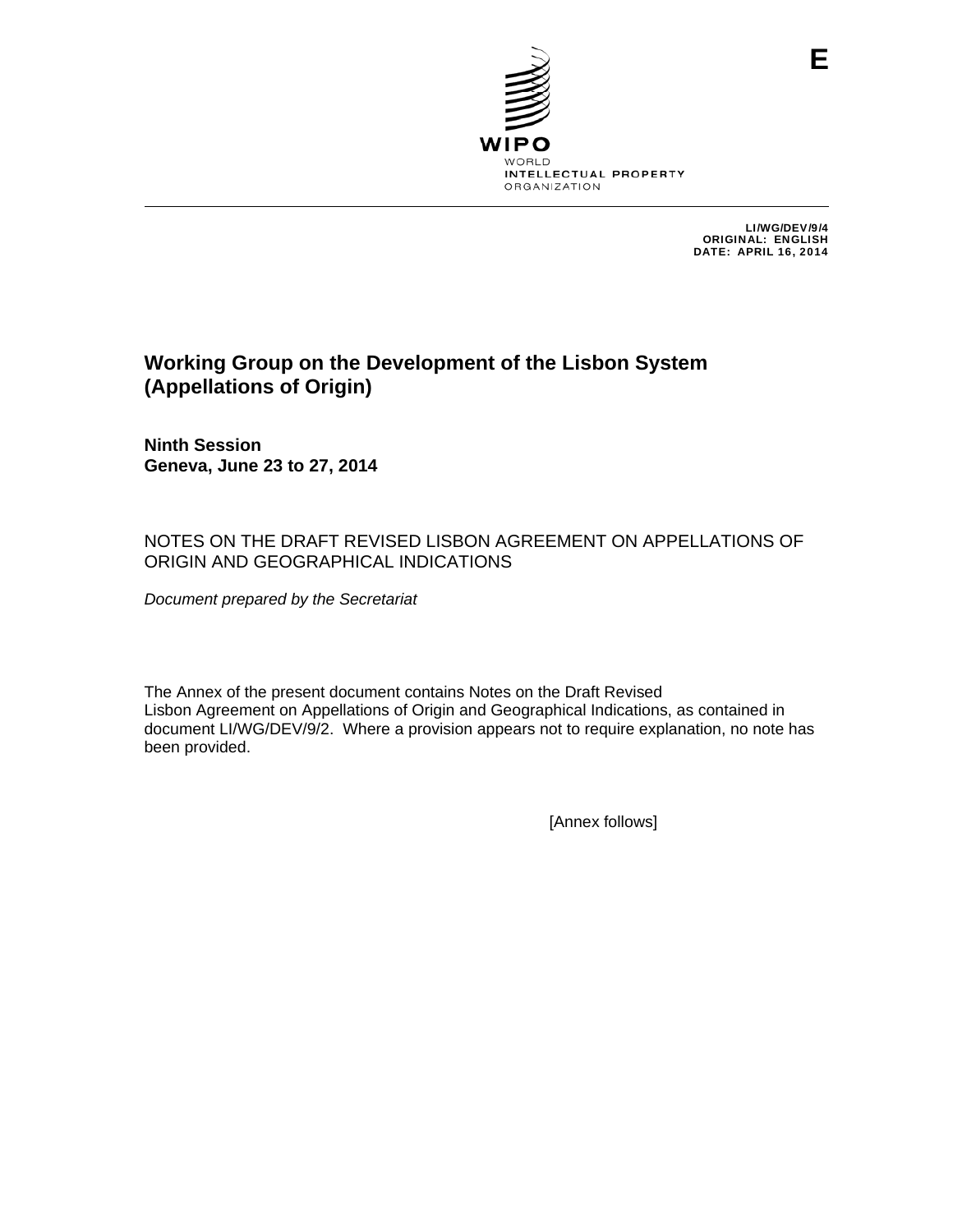### **NOTES ON THE DRAFT REVISED LISBON AGREEMENT ON APPELLATIONS OF ORIGIN AND GEOGRAPHICAL INDICATIONS**

LIST OF ARTICLES

#### *Preamble*

### *Chapter I: Introductory and General Provisions*

| Notes on Article 1: | <b>Abbreviated Expressions</b> |
|---------------------|--------------------------------|
| Notes on Article 2: | Subject-Matter                 |
| Notes on Article 3: | <b>Competent Authority</b>     |
| Notes on Article 4: | International Register         |

#### *Chapter II: Application and International Registration*

| Notes on Article 5: | Application                                       |
|---------------------|---------------------------------------------------|
| Notes on Article 6: | International Registration                        |
| Notes on Article 7: | <b>Fees</b>                                       |
| Notes on Article 8: | Period of Validity of International Registrations |

#### *Chapter III: Protection*

| Notes on Article 9:  | <b>Commitment to Protect</b>                                          |
|----------------------|-----------------------------------------------------------------------|
| Notes on Article 10: | Protection Under Laws of Contracting Parties or Other Instruments     |
| Notes on Article 11: | Protection in Respect of Registered Appellations of Origin and        |
|                      | Geographical Indications                                              |
| Notes on Article 12: | Protection Against [Acquiring a Generic Character] [Becoming Generic] |
| Notes on Article 13: | Safeguards in Respect of Other Rights                                 |
| Notes on Article 14: | <b>Enforcement Procedures and Remedies</b>                            |
|                      |                                                                       |

#### *Chapter IV: Refusal and Other Actions in Respect of International Registration*

| Refusal                                                       |
|---------------------------------------------------------------|
| Withdrawal of Refusal                                         |
| <b>Prior Use</b>                                              |
| Notification of Grant of Protection                           |
| Invalidation                                                  |
| Modifications and Other Entries in the International Register |
|                                                               |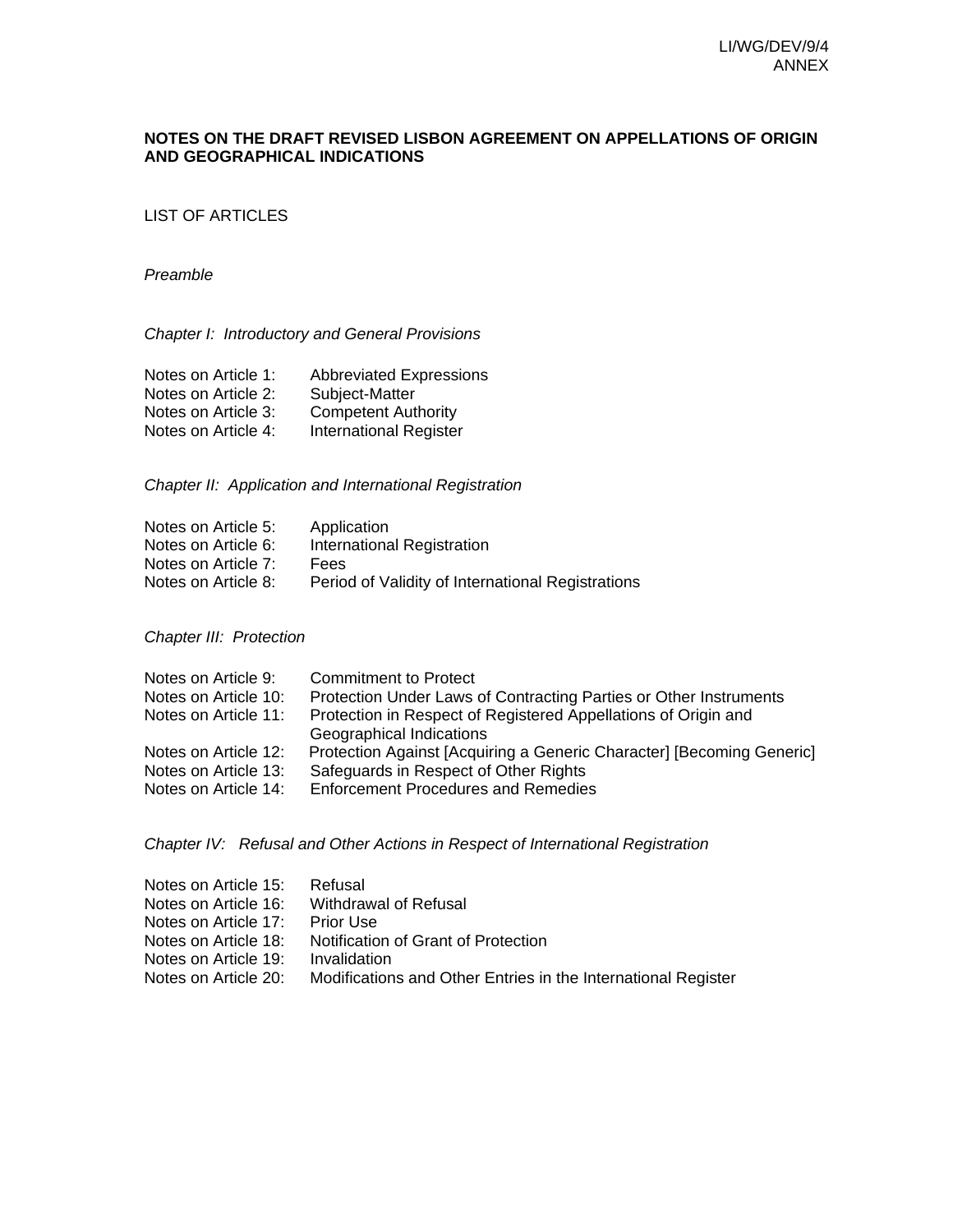## *Chapter V: Administrative Provisions*

| Notes on Article 21: | Membership of the Lisbon Union |
|----------------------|--------------------------------|
| Notes on Article 22: | Assembly                       |
| Notes on Article 23: | <b>International Bureau</b>    |
| Notes on Article 24: | <b>Finances</b>                |
| Notes on Article 25: | Regulations                    |

*Chapter VI: Revision and Amendment* 

| Notes on Article 26: | Revision                                      |  |
|----------------------|-----------------------------------------------|--|
| Notes on Article 27: | Amendment of Certain Articles by the Assembly |  |

## *Chapter VII: Final Provisions*

| Becoming Party to This Act                            |
|-------------------------------------------------------|
| <b>Effective Date of Ratifications and Accessions</b> |
| <b>Prohibition of Reservations</b>                    |
| Application of the Lisbon Agreement and the 1967 Act  |
| Denunciation                                          |
| Languages of This Act; Signature                      |
| Depositary                                            |
|                                                       |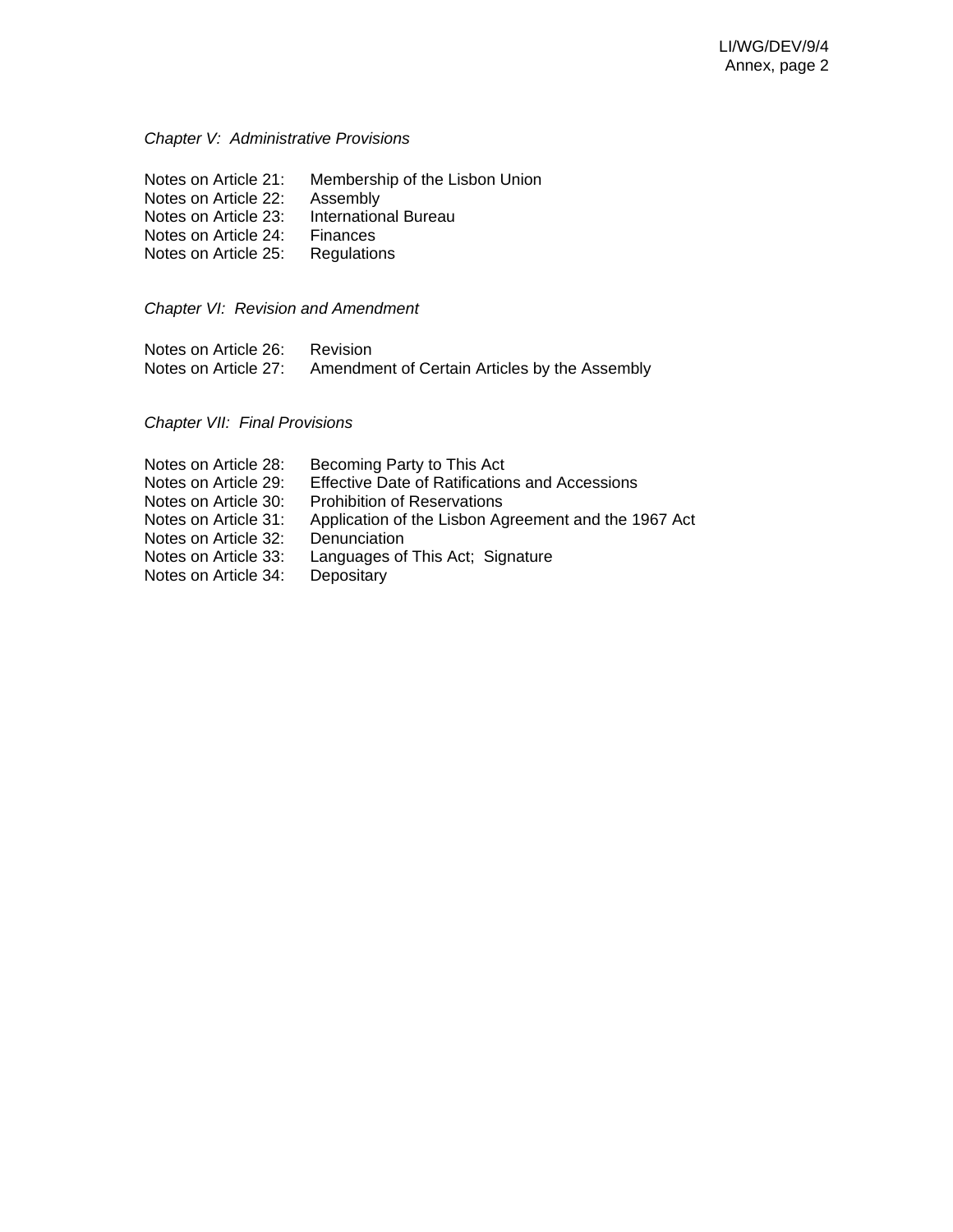### **NOTES ON ARTICLE 1: ABBREVIATED EXPRESSIONS**

1.01 Following the example of the Geneva Act of the Hague Agreement Concerning the International Registration of Industrial Designs (hereinafter referred to as "the Geneva Act"), Article 1 explains a certain number of abbreviated expressions and defines several terms used throughout the Draft Revised Lisbon Agreement. While several abbreviated expressions and definitions contained in Article 1 are similar to those contained in the Regulations under the Lisbon Agreement, others have been added whenever it appeared necessary as in the case of the provisions below.

1.02 Item (xii) concerns the geographical area where the good or goods designated by the appellation of origin or identified by the geographical indication should originate, in accordance with Article 2.

1.03 Item (xiii): in respect of a good from a geographical area of origin situated in, or covering, more than one Contracting Party, reference is made to Article 2(2), second sentence.

1.04 Item (xiv) defines the term "Contracting Party", which is used instead of the term "countries" in the Lisbon Agreement and the 1967 Act, as the Revised Lisbon Agreement is aimed to be open for accession by States as well as intergovernmental organizations.

1.05 Item (xv) defines the term "Contracting Party of Origin". The notion of "Contracting Party of Origin" is used to determine which Contracting Party is eligible to register a given appellation of origin or geographical indication. The determining factors in this respect are: (1) the geographical area of origin of the good; and (2) the legislation under which the appellation of origin or geographical indication is protected in the territory of the Contracting Party where the geographical area of origin is situated – see Article  $2(1)$  –, which is also important for determining which Contracting Party should be regarded as the Contracting Party of Origin in the case of a Contracting Party that is a member State of an intergovernmental organization.

1.06 Item (xvi): the term "Competent Authority" also applies to the authority jointly designated by two or more Contracting Parties in each of which parts of a geographical area of origin are situated – see Article 5(4) –, if such Contracting Parties have established an appellation of origin or geographical indication jointly in respect of a good originating in a trans-border geographical area of origin, as referred to in Article 2(2), second sentence.

1.07 Item (xvii) defines the term "beneficiaries", following the concerns expressed in paragraph 199, fourth sentence, of the Report of the sixth session of the Working Group (LI/WG/DEV/6/7).

1.08 Item (xviii): as the Revised Lisbon Agreement would be open to certain types of intergovernmental organizations, the accession criteria for intergovernmental organizations have been set out in Article 28(1)(iii).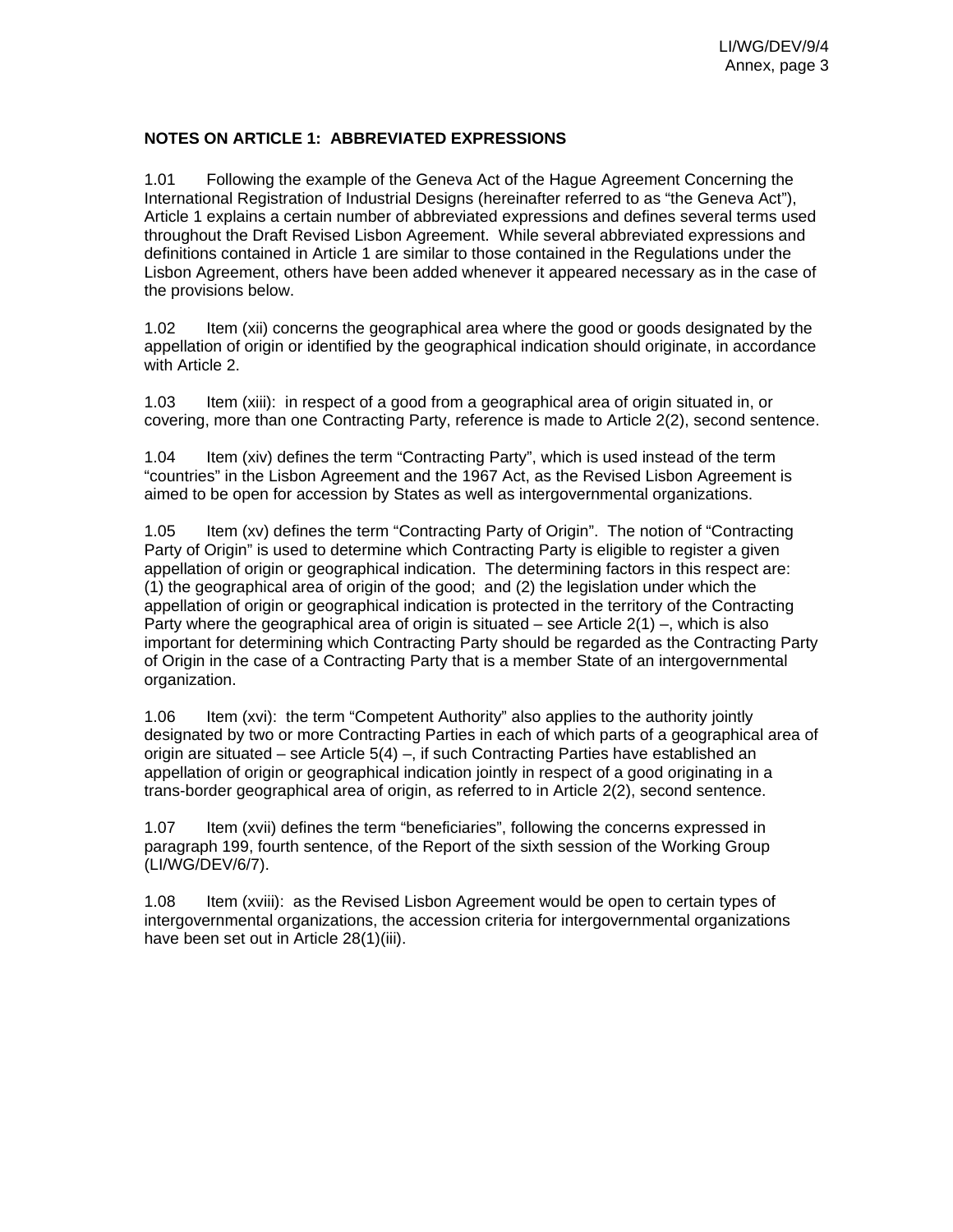### **NOTES ON ARTICLE 2: SUBJECT-MATTER**

2.01 The subject-matter to which the Revised Lisbon Agreement would apply, as drafted, namely appellations of origin and geographical indications, is defined in several different ways under national and regional laws. Moreover, these laws do not all identify the subject-matter by the terms appellation of origin and geographical indication. Article 2(1) establishes, for the purposes of the Agreement only, common denominators for the titles of protection existing at the national or regional level, while recognizing the differences. The provision does this on the basis of the definitions of Article 2 of the Lisbon Agreement and Article 22.1 of the TRIPS Agreement. The prerequisite "protected in the Contracting Party of Origin" is based on Article 1(2) of the Lisbon Agreement.

2.02 The footnote to Article  $2(1)(a)(i)$  was introduced in order to accommodate those who have expressed a need to provide some leeway in respect of the cumulative requirements "natural and human factors" in the definition of an appellation of origin. In this regard, reference is made to the discussion on this issue at the fourth session of the Working Group, where several delegations indicated the need for such flexibility, notably the Delegations of Indonesia and of Iran (Islamic Republic of). In addition, the Delegation of the Republic of Moldova invited Lisbon member States to give some thought to the case of those 20 appellations of origin for mineral water already registered under the Lisbon Agreement, in order to determine in particular what the exact involvement of the human factor in that kind of product was, and more generally what would be the implication of the human factor in determining the substantial qualities of any other natural resource, such as stones, salt, or any other product mostly influenced by natural factors (see, in particular, paragraphs 72, 78 and 86 of the report of the fourth session of the Working Group (document LI/WG/DEV/4/7).

2.03 The current Lisbon Agreement contains in its definition of "country of origin" (Article 2, paragraph (2)) a requirement of reputation. The bracketed phrase at the end of draft Article 2(1)(a)(i) reading "and which has given the good its reputation" would incorporate this requirement into the definition of an appellation of origin that would be used for the purposes mentioned in Article 2(1)(b). At the eighth session of the Working Group, it appeared that this might prevent appellations of origin registered under EU legislation from qualifying as an appellation of origin under the Revised Lisbon Agreement, as the definitions applying under EU legislation in respect of appellations of origin do not contain a requirement of reputation. For that reason, the phrase mentioned above has been put between square brackets. As an alternative, Article 2(1)(a)(i) presents a proposal to explicitly provide for the option to base an appellation origin on "reputation". This would also accommodate a concern raised by the delegation of the Islamic Republic of Iran at the sixth session of the Working Group, as reflected in paragraphs 91 to 93 of the report of that session, that, without such an option, Article 2(1)(a)(i) could be interpreted as meaning that in each and every case a fact-finding mission would have to be conducted to establish whether the quality or characteristics of the products are actually due to the geographical environment.

2.04 The phrases "or another denomination known as referring to such area" and "or another indication known as referring to such area" concern denominations and indications that are strictly speaking not geographical, but which have obtained a geographical connotation. Such possibility also exists under the Lisbon Agreement, as confirmed by the Lisbon Union Council in 1970 (see the document entitled "Problems Arising from the Practical Application of the Lisbon Agreement" (AO/V/5 of July 1970) and the Report of the fifth session of the Lisbon Union Council (document AO/V/8 of September 1970)).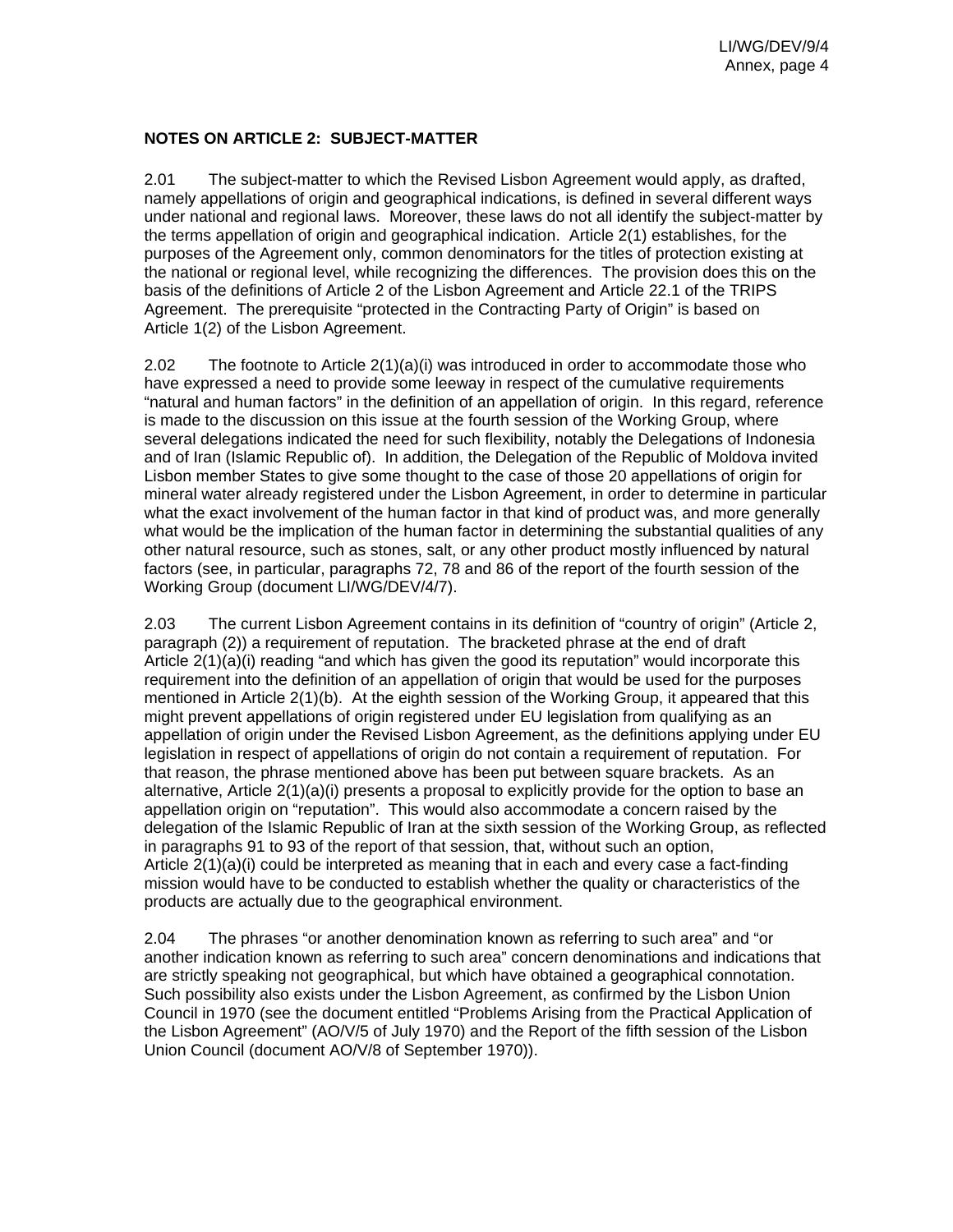2.05 The term "good" has been used throughout the English version of the Draft Revised Lisbon Agreement, notably in Articles 2, 5 and 10, to align the terminology used with the one contained in the TRIPS Agreement.

2.06 Following the concern expressed by several delegations at the fifth session of the Lisbon Working Group as regards the geographical coverage of the notion of "geographical area of origin", paragraph (2) makes it clear that the geographical area in question may consist of the entire territory of a Contracting Party or a region, locality or place in such territory. In addition, the second sentence of paragraph (2) specifies that appellations of origin or geographical indications for goods originating in trans-border areas of origin could also be the subject of international registrations under the Revised Lisbon Agreement, without requiring Contracting Parties concerned, however, to establish such appellations of origin or geographical indications jointly. In this regard, see further Note 5.03.

2.07 At the seventh session of the Working Group, it was proposed that an interpretative statement might be adopted at the Diplomatic Conference where the Revised Lisbon Agreement would be concluded, indicating that "*notoriété*" and "*réputation*", in the French version, and "*notoriedad*" and "*reputación*", in the Spanish version, should be considered synonyms for the purposes of the Revised Lisbon Agreement.

## **NOTES ON ARTICLE 3: COMPETENT AUTHORITY**

3.01 As the competence for granting or registering rights in appellations of origin or geographical indications varies among national and regional systems for their protection, it is important for the Revised Lisbon Agreement to require each Contracting Party to designate an entity responsible for the administration of the Agreement in its territory and for communications with the International Bureau under the procedures of the Revised Lisbon Agreement and its Regulations. Rule 4 of the Draft Regulations would require each Contracting Party to notify the name and contact details of the designated entity upon accession to the Revised Lisbon Agreement.

3.02 Although it is preferable that a Contracting Party designates a single Competent Authority, there may be reasons for a Contracting Party to designate more than one, as indicated in the Notes on Rule 4(2). In such a case, the International Bureau may face difficulties in determining to which of these Competent Authorities it should communicate a given notification. Rule 4(2) would therefore require the Contracting Party to provide clear indications in that respect. Failing such clarity, the International Bureau will be obliged to send its notifications to all the Competent Authorities the Contracting Party may have designated and leave it to them to determine which of them is responsible in respect of a given notification. By the same token, the International Bureau would be obliged to accept an application from such Contracting Party irrespective of which of the Competent Authorities presents it.

3.03 Following the discussion at the seventh session of the Working Group, a second sentence was added to Rule 4(1), for the benefit of the necessary transparency in regard to the applicable enforcement procedures in a Contracting Party in respect of appellations of origin and geographical indications.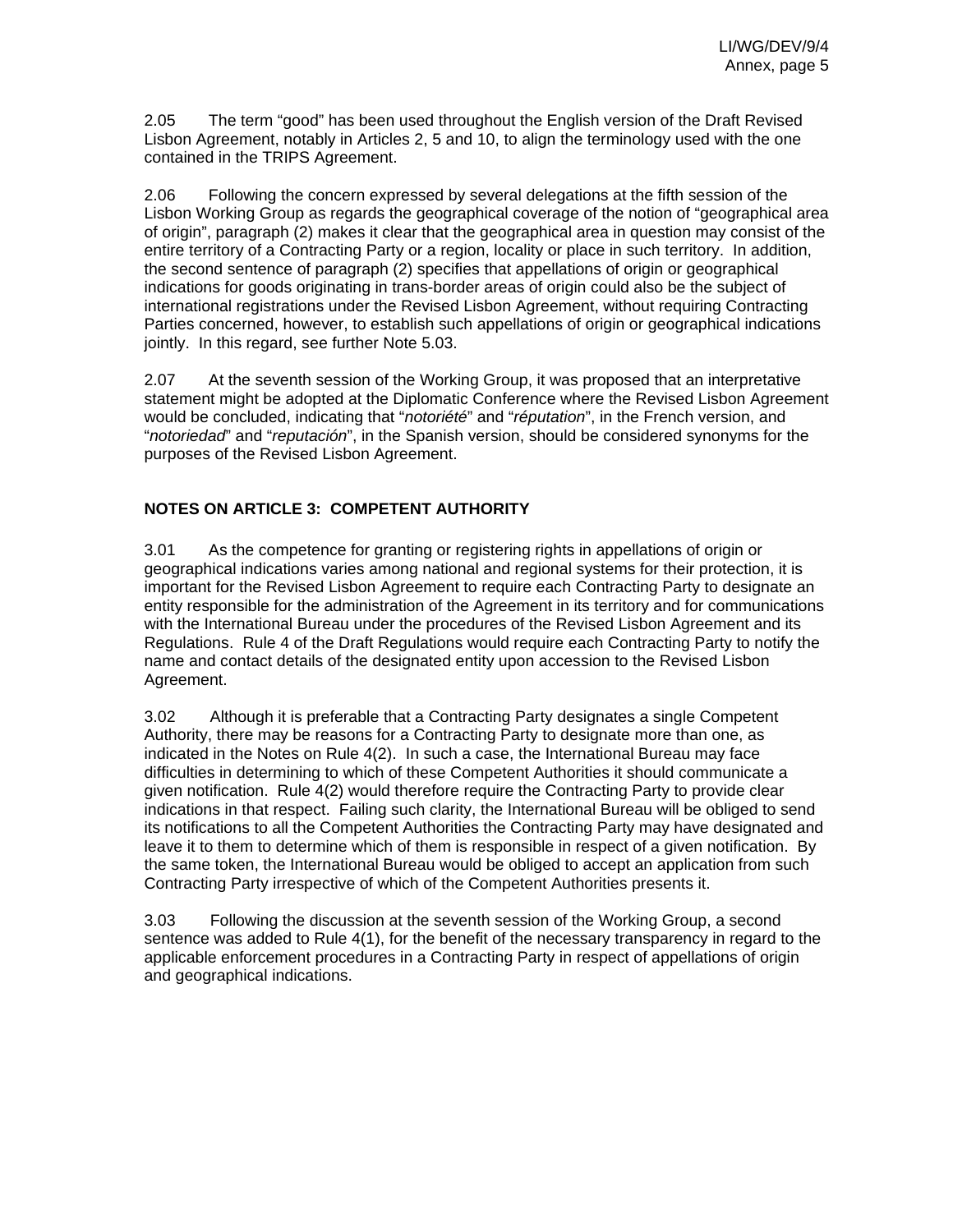### **NOTES ON ARTICLE 4: INTERNATIONAL REGISTER**

4.01 Article 4 would make it clear that the International Register of the Revised Lisbon Agreement, to be kept by the International Bureau, would not only incorporate the registrations effected under the Revised Lisbon Agreement, but also the registrations effected under the Lisbon Agreement or the 1967 Act. Rule 7 elaborates on this.

## **NOTES ON ARTICLE 5: APPLICATION**

5.01 Article 5(2) and Article 5(3) determine that international applications are to be presented to the International Bureau and are filed in the name of the beneficiaries of the appellation of origin or geographical indication, as defined in Article 1(xvii). As regards the entitlement to present an international application, reference is made to Note 1.05. The text of Article 5(2)(ii) emerged from the discussions at the fifth and sixth sessions of the Working Group<sup>1</sup>. Following the discussions at the seventh session of the Working Group, the term "legal entity" will not be defined in the Revised Lisbon Agreement. However, the term should be understood broadly and cover, in any event, legal entities having legal standing to assert rights in a given appellation of origin or geographical indication, such as federations and associations representing holders of a right to use the appellation of origin or geographical indication. The phrase "or other rights in the appellation of origin or geographical indication" aims to make it clear that the term "legal entity" also extends to holders of certification marks or collective marks.

5.02 Article 5(3) is an optional provision. It allows Contracting Parties who so desire to permit international applications to be presented directly to the International Bureau by the beneficiaries, as defined in Article 1(xvii), or a legal entity, as referred to in Article 5(2)(ii), as an alternative to submission by the Competent Authority. This option was included in view of the conclusion of the Chair of the Working Group, as reflected in of paragraph 176, final sentence, of the Report of the second session of the Working Group (document LI/WG/DEV/2/5) concerning a suggestion made in response to the Survey on the Lisbon System. In light of the various comments made at the third, fourth and fifth sessions of the Working Group, as regards the requirement of proof of protection in the Contracting Party of Origin, the current text would require that such direct international applications also simply be subject to the provisions in the Regulations concerning mandatory and optional particulars. Following the discussions at the seventh session of the Working Group, paragraph (3)(b) was added, making the application of paragraph (3)(a) subject to the deposit by a Contracting Party of a declaration indicating that it permits direct applications by the beneficiaries, as defined in Article 1(xvii), or a legal entity, as referred to in Article 5(2)(ii).

5.03 Article 5(4) is also an optional provision. The provision is presented in square brackets, as there is no consensus as to whether such a provision should feature in the Revised Lisbon Agreement. If the provision is retained, appellations of origin and geographical indications for goods originating in trans-border geographical areas of origin could be the subject of international registrations under the Revised Lisbon Agreement. However, adjacent Contracting Parties would not be required to establish such appellations of origin or geographical indications jointly. Instead, each Contracting Party may prefer to file an individual separate application only for the part of the trans-border area situated in its territory, and of course not for the entire trans-border area. The same applies in respect of direct applications

 $\frac{1}{1}$  See, in particular, document LI/WG/DEV/5/7, paragraphs 168 and following, as well as document LI/WG/DEV/6/7, paragraphs 199, 211 and 220.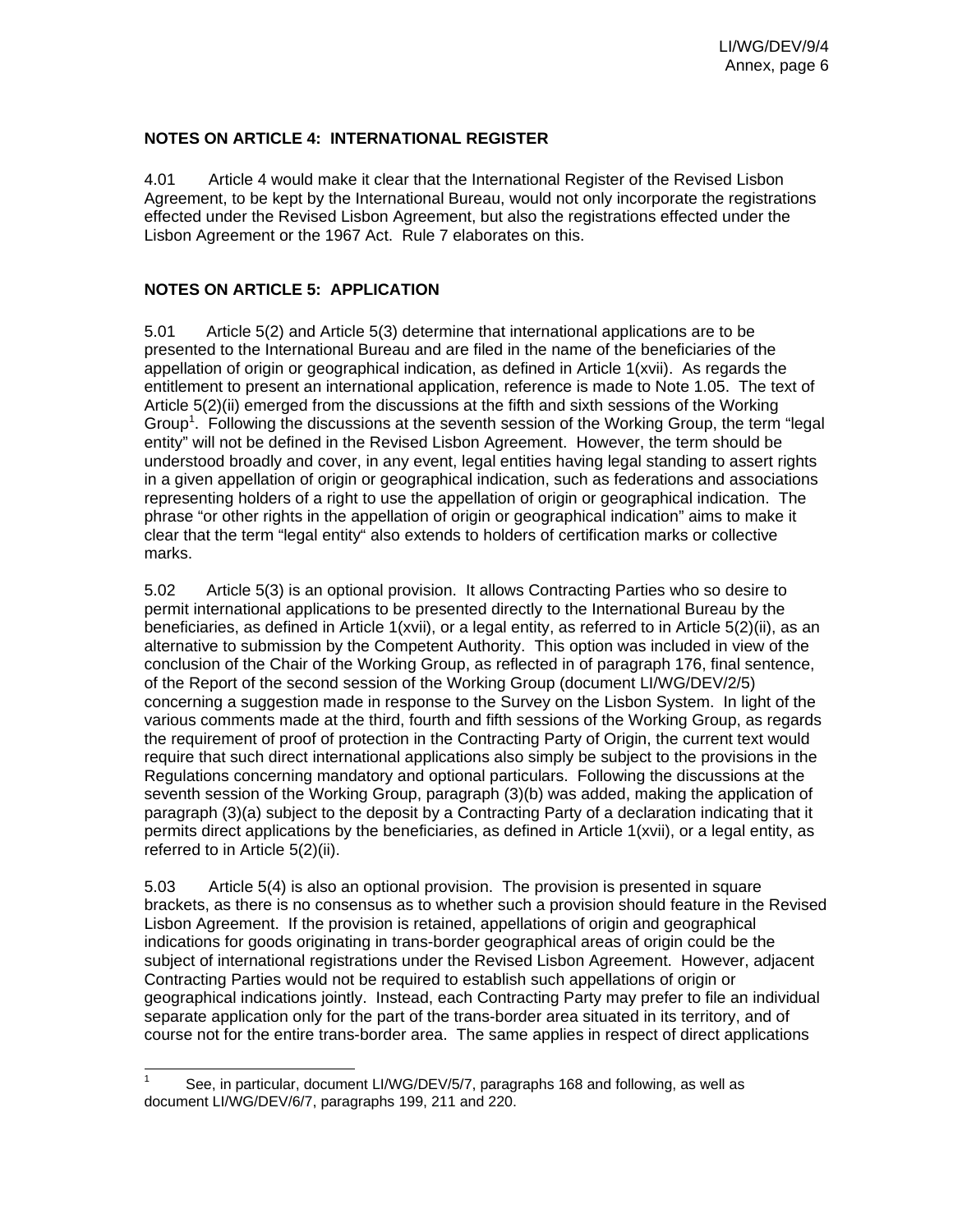by the beneficiaries, as defined in Article 1(xvii), or a legal entity, as referred to in Article 5(2)(ii). Direct applications under Article  $5(4)(b) - i.e.$ , by the beneficiaries, as defined in Article 1(xvii), or a legal entity, as referred to in Article 5(2)(ii) – are only possible if the adjacent Contracting Parties have both deposited the declaration referred to in Article 5(3)(b). Article 5(4) only deals with the exceptional situation when the adjacent Contracting Parties have jointly established an appellation of origin or geographical indication and would require them to designate a common Competent Authority for the appellation of origin or geographical indication concerned.

5.04 Article 5(5) makes a distinction between two types of mandatory particulars in respect of international applications, namely the particulars that are necessary for the application to obtain a filing date (see Article 6(3)) and other mandatory requirements (see Rule 5(2)).

## **NOTES ON ARTICLE 6: INTERNATIONAL REGISTRATION**

6.01 The provisions presented in Article 6 are based on the premise that an internationally registered appellation of origin or geographical indication, in order to be protectable in all Contracting Parties, should, at least, meet the definition requirements of Article 2(1).

6.02 Item (v) in paragraph (3) appears in square brackets, as there was no consensus on its inclusion following the discussion on Article 6 at the eighth session of the Working Group.

## **NOTES ON ARTICLE 7: FEES**

7.01 The Articles of the Draft Revised Lisbon Agreement have been divided over seven different Chapters, for ease of reference. For the sake of consistency and to make the proposed Chapter II concerning the application and the international registration as complete as possible, a stand-alone article concerning the registration fee and other fees to be paid has been included as Article 7. As far as the nature and the amount of such fees are concerned, reference is made to Rule 8, as well as to Article 24(4)(a).

7.02 As regards Article 7(2), it should be noted that, because geographical indications and appellations of origin are based on identifiers of geographical areas, there is a limit to the number that may ever exist. In any event, unlike in other registration systems in respect of intellectual property rights, there will never be a continuous and major flow of new applications. Consequently, provisions will be necessary to deal with any deficit that the Lisbon Union may be faced with, at least as long as the membership of the Revised Lisbon Agreement will not encompass all WIPO member States. The current Lisbon Agreement provides in its Article 11(3)(v) that Lisbon member States should pay contributions in case of a deficit. Article 7(2)(b) of the draft Revised Lisbon Agreement, instead, would leave it to the Assembly to deal with a deficit, by establishing an *ad hoc* maintenance fee to be paid in respect of each international registration.

7.03 Following the views expressed by several delegations at the fifth and sixth session of the Working Group (paragraphs 207-209 of document LI/WG/DEV/5/7, and paragraphs 200, 213-217, 221-226 of document LI/WG/DEV/6/7), paragraph (3) provides that reduced fees shall be established for certain international registrations, in particular for those from developing countries or least-developed countries. Such fee reductions are to be established by virtue of a decision of the Assembly amending Rule 8.

7.04 At the eighth session of the Working Group, the Delegation of the Russian Federation suggested that the Revised Lisbon Agreement should allow a Contracting Party to require the payment of a fee to cover the cost of the examination of international registrations notified to its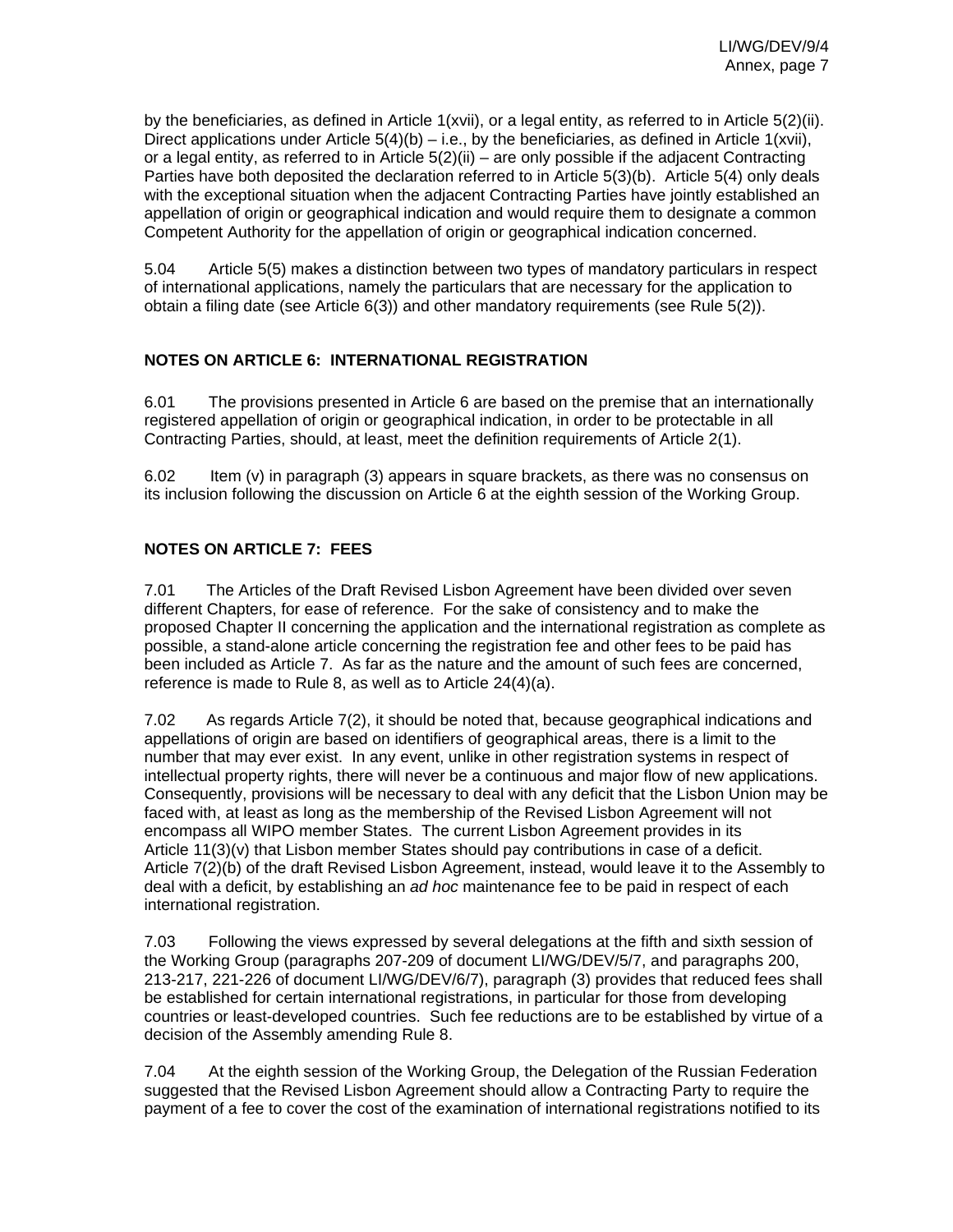Competent Authority. Following the discussion on this proposal, as reflected in document LI/WG/DEV/8/7 Prov., paragraphs 85 to 113, the Chair concluded that the Secretariat would include in square brackets a text providing for the option for Contracting Parties to require holders of international registrations to pay a fee, to cover the cost of examination. This would be combined with the option for the applicant to renounce protection in one or more Contracting Parties. The reason for the introduction of such a fee would be to accommodate those countries or intergovernmental organizations, where the law requires applicants and right holders to pay a fee for the work to be carried out by the competent entity at the national or regional level. Moreover, despite the possible establishment of such fees in respect of an international registration under the Revised Lisbon Agreement, the acquisition of rights to protect an appellation of origin or geographical indication in the country requiring the fee would still be cheaper and quicker under the international registration procedure of the Revised Lisbon Agreement than under the national procedure.

## **NOTES ON ARTICLE 8: PERIOD OF VALIDITY OF INTERNATIONAL REGISTRATIONS**

8.01 Article 2(1)(a) specifies, *inter alia*, that international registrations effected under the Revised Lisbon Agreement are dependent upon the protection of the appellation of origin or geographical indication in its Contracting Party of Origin. At the seventh and eighth sessions of the Working Group, the possible introduction of renewal fees was discussed. As a result, the present draft of the Revised Lisbon Agreement proposes, in Article 7(2)(b), that the Assembly may establish *ad hoc* maintenance fees in the event that the Lisbon Union faces a deficit. See further the Notes on Article 7 and Rule 8.

8.02 Two possibilities for cancellation are specified. The first possibility (paragraph (2)) concerns the situation that the registered appellation of origin or geographical indication is no longer protected in the Contracting Party of Origin, in which case its Competent Authority would be obliged to request cancellation of the international registration. The other possibility (paragraph (3)) may occur if and when the Assembly has established an *ad hoc* maintenance fee under Article 7(2)(b) and this fee is not paid.

## **NOTES ON ARTICLE 9: COMMITMENT TO PROTECT**

9.01 Article 9(1) is modeled on Article 14(2) of the Geneva Act of the Hague Agreement, with the necessary adaptations in view of the structure of the draft Revised Lisbon Agreement as well as the difference in subject-matter.

9.02 Article 9(1) establishes an obligation for Contracting Parties to protect registered appellations of origin and geographical indications along the lines of Article 1(2) of the Lisbon Agreement, unless protection has been renounced in respect of a given Contracting Party or the Contracting Party has submitted a refusal declaration or the effects of a given international registration have been invalidated by a court in the Contracting Party and this invalidation is no longer subject to appeal.

9.03 As regards the last part of Article 9(1), this understanding is already reflected in paragraphs 7 and 8 of document LI/WG/DEV/2/2, paragraphs 79 and 80 of document LI/WG/DEV/2/5 and paragraph 56 of document LI/WG/DEV/3/4.

9.04 In respect of the phrase "within its own legal system and practice but in accordance with the terms of this Act", reference is made to Note 2.01. The flexibility that this phrase provides is modeled on Article 1.1 of the TRIPS Agreement. In addition, the phrase aims to clarify that, for example, any possible limitation to the enforcement of rights in a geographical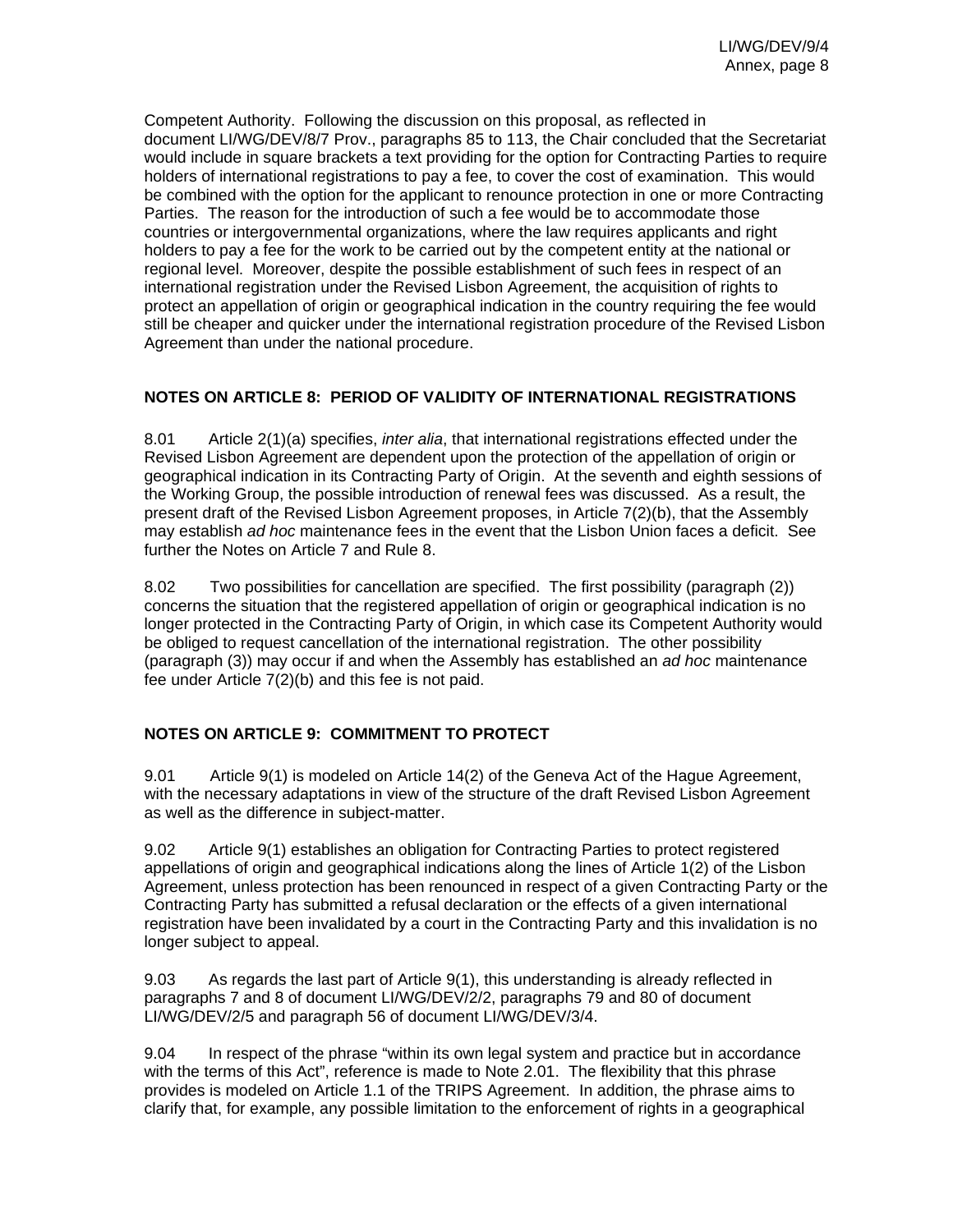indication or appellation of origin due to acquiescence will be subject to the national or regional law of the Contracting Party concerned.

9.05 Article 9(2) is modeled on Rule 8(3) of the Regulations under the current Lisbon Agreement.

### **NOTES ON ARTICLE 10: PROTECTION UNDER LAWS OF CONTRACTING PARTIES AND OTHER INSTRUMENTS**

10.01 The provisions of Article 10 confirm that the Revised Lisbon Agreement, which would stipulate the level of protection to be accorded in respect of registered appellations of origin and geographical indications, would not itself be an obstacle to the possibility for Contracting Parties to establish more extensive protection than required under the Revised Lisbon Agreement. Obviously, such other protection should not diminish or interfere with the enjoyment of the rights afforded by the Revised Lisbon Agreement. Moreover, international registration would not prejudice any other protection that the appellation of origin or geographical indication in question may benefit from in a Contracting Party. Reference is also made to Article 15(2) and Article 19(4) in this regard.

10.02 Paragraph (2) leaves Contracting Parties free as regards the form of legal protection under which they provide the protection to be provided under the Revised Lisbon Agreement in respect of registered appellations of origin or geographical indications. In addition to the form of protection, Contracting Parties would also remain free to determine the name of the title of protection granted under their own legal system – for example, the English term under EU law for "*appellation d'origine*" is not "appellation of origin", but "designation of origin". Another example relates to China, which under its Trademark Law allows for the registration of geographical indications as certification marks on the basis of a definition that contains elements of both Article 2(1)(a)(i) and 2(1)(a)(ii) of the draft Revised Lisbon Agreement.

10.03 The provisions of paragraph (3) establish a safeguard clause in respect of other forms of protection that may be available in a Contracting Party than the protection to be accorded under the Revised Lisbon Agreement. Under paragraph (3), a Contracting Party that has issued a refusal under Article 15 in respect of a registered appellation of origin because it takes the view that the denomination fails to meet the definition of an appellation of origin, should nevertheless provide protection if the denomination meets the definition of a geographical indication.

10.04 In view of the discussions at the eighth session of the Working Group, the last part of the provision contains a number of square brackets accompanied by a footnote explaining that the provision would not create any obligation for Contracting Parties to adhere to any of the international instruments mentioned.

## **NOTES ON ARTICLE 11: PROTECTION IN RESPECT OF REGISTERED APPELLATIONS OF ORIGIN AND GEOGRAPHICAL INDICATIONS**

11.01 At its sixth session, the Working Group agreed on the basic approach in respect of Articles 11 and 12. At the seventh and eighth sessions of the Working Group, the text was further refined. As a result, the bracketed phrase "[which would amount to its usurpation or imitation [or evocation]]" has been separated from the item (i) of Article 11(1)(a) and is presented as item (ii) – still bracketed, as the terms "usurpation or imitation" and "evocation" do not belong to the usual legal terminology of several countries. In view of the discussions at the eighth session of the Working Group, for the same reason item (iii) has been put in square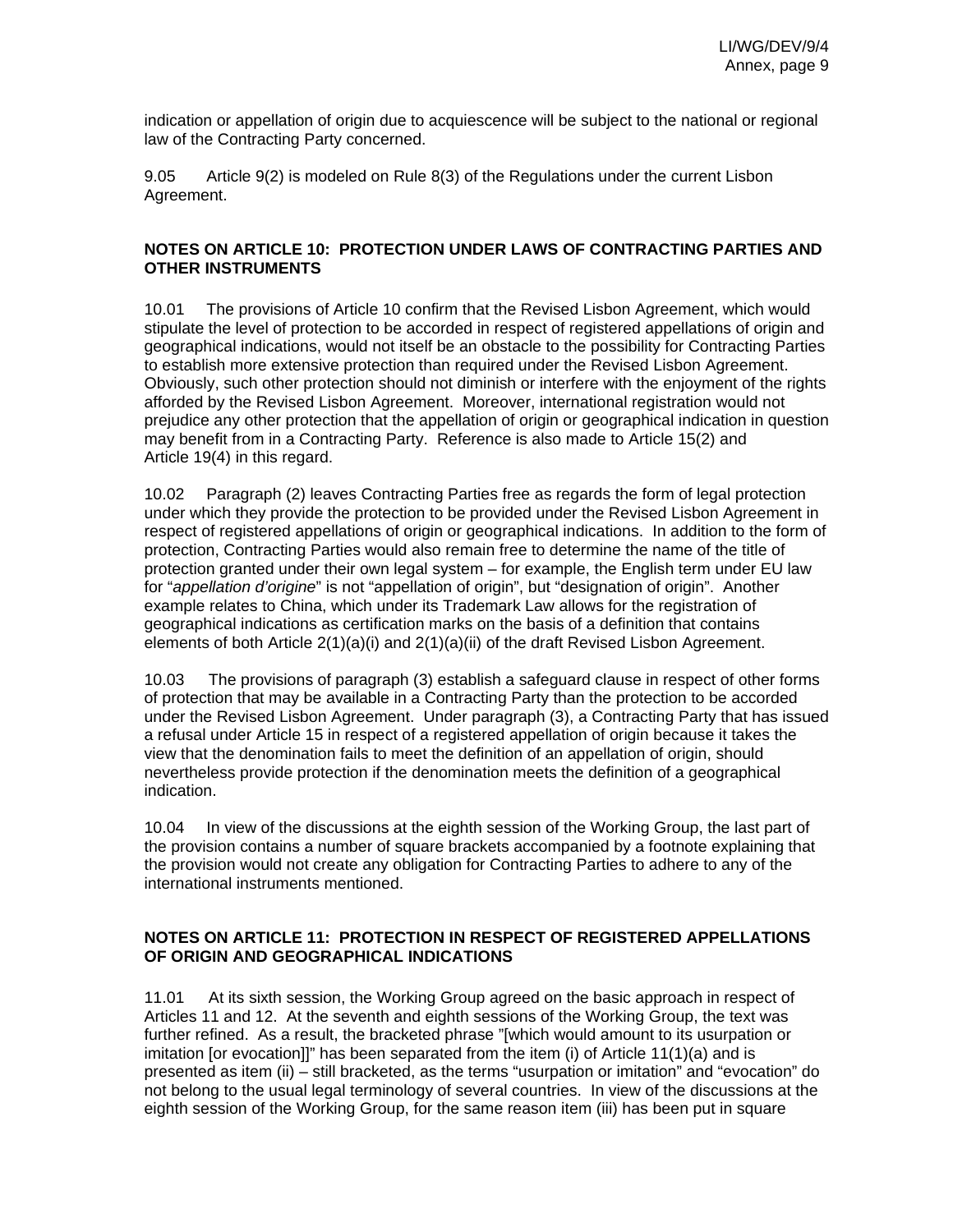brackets – in conjunction with the new paragraph (3). Moreover, in the final part of Article 11(1)(a), the provision clarifies that, when the registered appellation of origin or geographical indication is not reproduced in exactly the same way, such use is also covered by the provisions of Article 11(1)(a) if the differences are immaterial. The footnote to Article 11(1)(a) clarifies that, if the protection of a given registered appellation of origin or geographical indication is subject to an exception in the Contracting Party of Origin, such exception may also be applied by the other Contracting Parties.

11.02 The purpose of Article 11(2) is to prevent the registration of trademarks that consist of or contain a registered appellation of origin or a registered geographical indication by someone not authorized to use the registered appellation of origin or geographical indication. However, such registrations of trademarks containing a registered appellation of origin or geographical indication by someone who is authorized to use the registered appellation of origin or geographical indication would be acceptable, unless the person in question does so in a way that conflicts with any of the provisions of Article 11(1). In Contracting Parties that protect registered appellations of origin and geographical indications through trademark legislation, the registered appellation of origin or geographical indication will by definition be incorporated in a trademark. Moreover, holders of the right to use a registered appellation of origin or geographical indication may own a trademark that contains the registered appellation of origin or geographical indication as part of the trademark.

11.03 At the eighth session of the Working Group, it became clear that not only item (ii) but also item (iii) of Article 11(1)(a) is problematic for a number of countries that are not party to the Lisbon Agreement or the 1967 Act, as the terms used in these items are alien to the legal framework of these countries. Current Lisbon member States, however, attach great importance to the terms used in these items. A possible way out is presented in paragraph (3), which would allow Contracting Parties to provide the protection stipulated in items (ii) and (iii) of Article 11(1)(a) on the basis of an alternative wording, modeled on Article 16.3 of the TRIPS Agreement, as adapted in order to relate to geographical indications and appellations of origin.

11.04 As regards the relationship with trademarks, the relevant provisions of the TRIPS Agreement provide as follows:

(i) Both Article 22.3 (any good) and Article 23.2 (wines and spirits only) of the TRIPS Agreement stipulate that the registration of a trademark which contains or consists of a geographical indication with respect to products not originating in the territory indicated shall be refused or invalidated (*ex officio* if the WTO member's legislation so permits or at the request of an interested party).

(ii) Article 22.3 of the TRIPS Agreement, further, adds as a condition that "use of the indication in the trademark for such goods in that WTO member is of such a nature as to mislead the public as to the true place of origin".

(iii) Article 24.5 of the TRIPS Agreement lays down the following exception to the rights accorded to a geographical indication: "Where a trademark has been applied for or registered in good faith, or where rights have been acquired through use in good faith either:

(a) before the date of application of these provisions in that Member as defined in Part VI; or

(b) before the geographical indication is protected in its country of origin; measures adopted to implement this Section shall not prejudice eligibility for or the validity of the registration of a trademark, or the right to use a trademark, on the basis that such a trademark is identical with, or similar to, a geographical indication".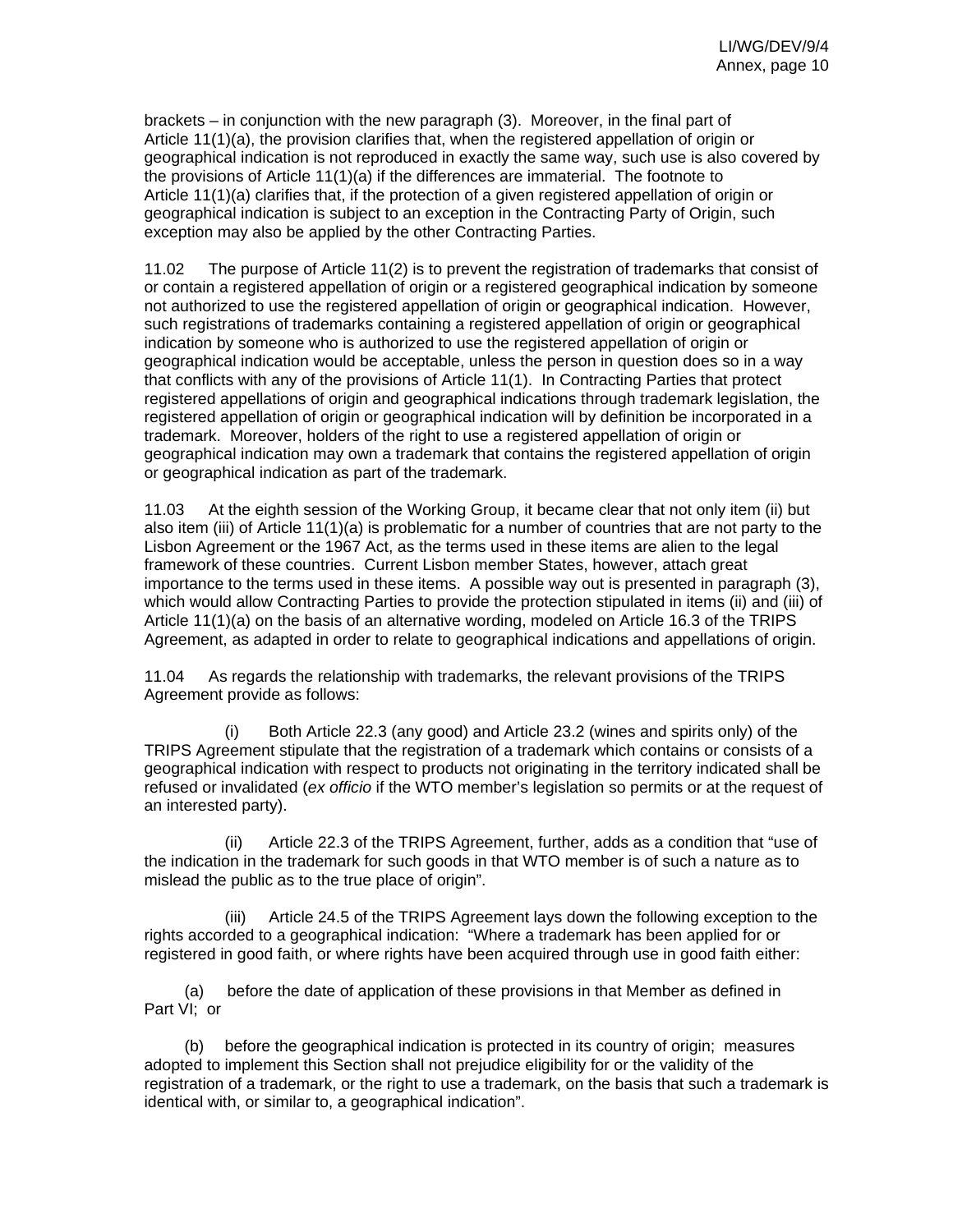(iv) Article 17 of the TRIPS Agreement would appear to allow WTO members to provide, similarly, limited exceptions to the rights conferred by a trademark, such as fair use of descriptive terms, provided that such exceptions take account of the legitimate interests of the owner of the trademark and of third parties.

(v) Article 24.7 of the TRIPS Agreement lays down an acquiescence provision, allowing a WTO member to provide that any request made in connection with the use or registration of a trademark must be presented within five years after the adverse use of the protected indication has become generally known in that WTO member or after the date of registration of the trademark in that WTO member provided that the trademark has been published by that date, if such date is earlier than the date on which the adverse use became generally known in that WTO member, provided that the geographical indication is not used or registered in bad faith.

11.05 The issue of prior trademark rights is addressed in Article 13(1).

11.06 Following the discussions at the seventh session of the Working Group, Article 11 no longer contains provisions explicitly dealing with homonymous appellations of origin and geographical indications. The footnote to Article 11 explains the existing practice under the Lisbon Agreement and the 1967 Act in respect of appellations of origin that are the subject of an application and that happen to consist of or contain a term occurring also in another appellation of origin.

## **NOTES ON ARTICLE 12: SPECIFICITY**

12.01 At its sixth session, the Working Group agreed on the basic approach in respect of Articles 11 and 12. The square brackets around "[be considered to have]" reflect the difference of view as to whether the wording of Article 6 of the current Lisbon Agreement should be used or more straightforward wording.

12.02 The position of anyone who was using a denomination constituting a registered appellation of origin or geographical indication prior to the date on which the international registration took effect in the Contracting Party concerned should be considered safeguarded by Article 15(3). In this connection, the footnote to Article 12 is meant to make it absolutely clear that the provision only deals with generic use initiated after protection of the registered appellation of origin or geographical indication became effective in a given Contracting Party. The term "generic character" also features in Article 4 of the Madrid Agreement on Indications of Source.

12.03 At the eighth session of the Working Group, it was confirmed that Article 11 is problematic for a number of countries. As a result, the phrase "cannot be [considered to have] become a generic term or name" as a whole has been put in square brackets, in order to signal that the wording of that phrase is the problematic part of the provision. If its text is maintained, a number of countries would need an alternative (see Note 11.03) or have the option of making a reservation under Article 30. A square bracketed phrase has been added as a possible compromise text. The title of the provision was modified for the same reason. Its focus is now on the fact that an appellation of origin or geographical indication concerns a specific good or specific goods. Its aim is to preserve this specificity.

12.04 The footnote defines the term "generic" taking into account the provisions of Article 24.6 of the TRIPS Agreement.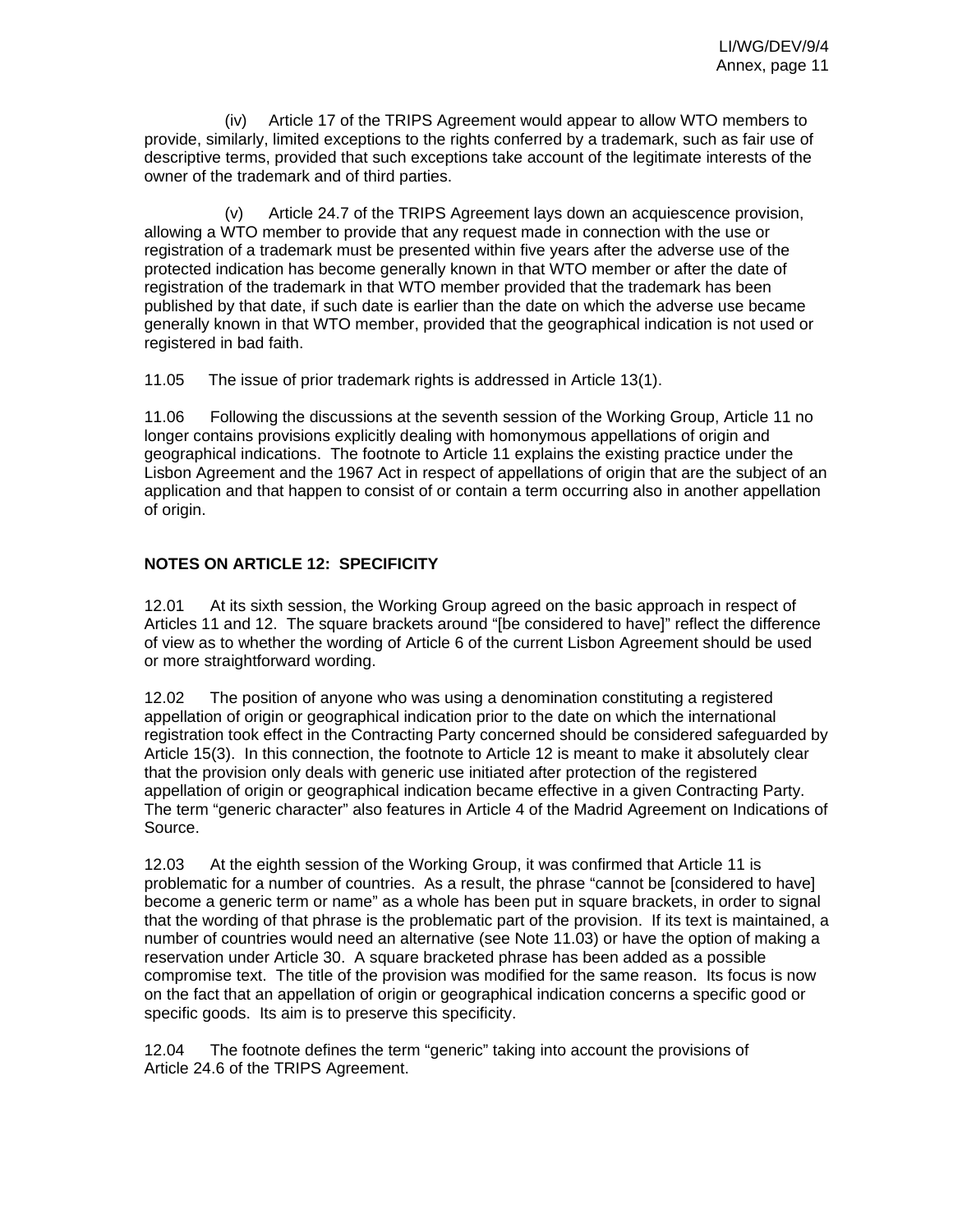### **NOTES ON ARTICLE 13: SAFEGUARDS IN RESPECT OF OTHER RIGHTS**

13.01 In view of the discussion at the sixth session of the Working Group, Article 13 no longer incorporates the relevant provisions of the TRIPS Agreement by reference, but specifies how the provisions of the TRIPS Agreement in respect of prior trademark rights and other legitimate rights would apply under the Revised Lisbon Agreement.

13.02 Following the discussion on Article 13(1) at the eighth session of the Working Group, the Chair concluded that, for the next session of the Working Group, the Secretariat should present a draft with three options, i.e. Article 13(1) as contained in document LI/WG/DEV/8/2 (Option A), the text proposed by the Delegation of the United States of America (Option B) and a compromise text, to be prepared by the Secretariat (Option C). The text of Option A combines elements of Articles 17 and 24.5 of the TRIPS Agreement. The text of Option B builds only on Article 17 of the TRIPS Agreement. The text of Option C is based on the underlying idea that Article 13(1) needs to cover both a coexistence system and a "first in time and first in right" system, in view of the discussion at the eighth session of the Working Group. In this regard, reference is made to the report of that session (document LI/WG/DEV/8/7 Prov., paragraphs 188 to 209). According to the WTO Panel Reports on the disputes initiated by Australia and the United States of America, respectively, against the European Union concerning EC Regulation 2081/92, the coexistence provisions under that Regulation in respect of, on the one hand, protected appellations of origin and geographical indications and, on the other hand, prior trademarks can be regarded as limited exceptions under Article 17 of the TRIPS Agreement, which provides for limited exceptions to the rights conferred by a trademark, such as fair use of descriptive terms, provided that such exceptions take account of the legitimate interests of the owner of the trademark and of third parties.

13.03 Article 13(2) deals with the situation of appellations of origin and geographical indications that contain overlapping denominations or indications, for example, the appellations of origin "*Porto*" for a generous wine (liqueur wine) from Porto in Portugal and "*Porto Vecchio*" for wines from Porto Vecchio on the French island of Corsica.

13.04 The fact that Article 13 no longer mentions the possibility, for right holders of prior trademarks and holders of the right to use an appellation of origin, to negotiate the modalities of a possible termination of use under the prior trademark, as contained in Article 12 of an earlier version of the draft new instrument contained in document LI/WG/DEV/4/2, does not mean to indicate that such possibility would not exist under Article 13 of the present draft. The sentence has been removed because of the comments made during the fourth session of the Working Group, that the existence of such a possibility is obvious and its specification in the Draft Revised Lisbon Agreement, therefore, unnecessary.

13.05 Article 13(3) is based on Article 24.8 of the TRIPS Agreement: "The provisions of this Section shall in no way prejudice the right of any person to use, in the course of trade, that person's name or the name of that person's predecessor in business, except where such name is used in such a manner as to mislead the public".

13.06 Article 13(4) does not safeguard all prior rights, but only plant variety and animal breed denominations. Other rights can only be safeguarded if and when used as a ground for refusal under Article 15. Lacking a refusal, Article 17(1) may apply. Under Article 24.4 of the TRIPS Agreement, WTO members are not required to prevent continued and similar use of a particular geographical indication of another WTO member identifying wines or spirits in connection with goods or services by any of its nationals or domiciliaries who have used that geographical indication in a continuous manner with regard to the same or related goods or services in the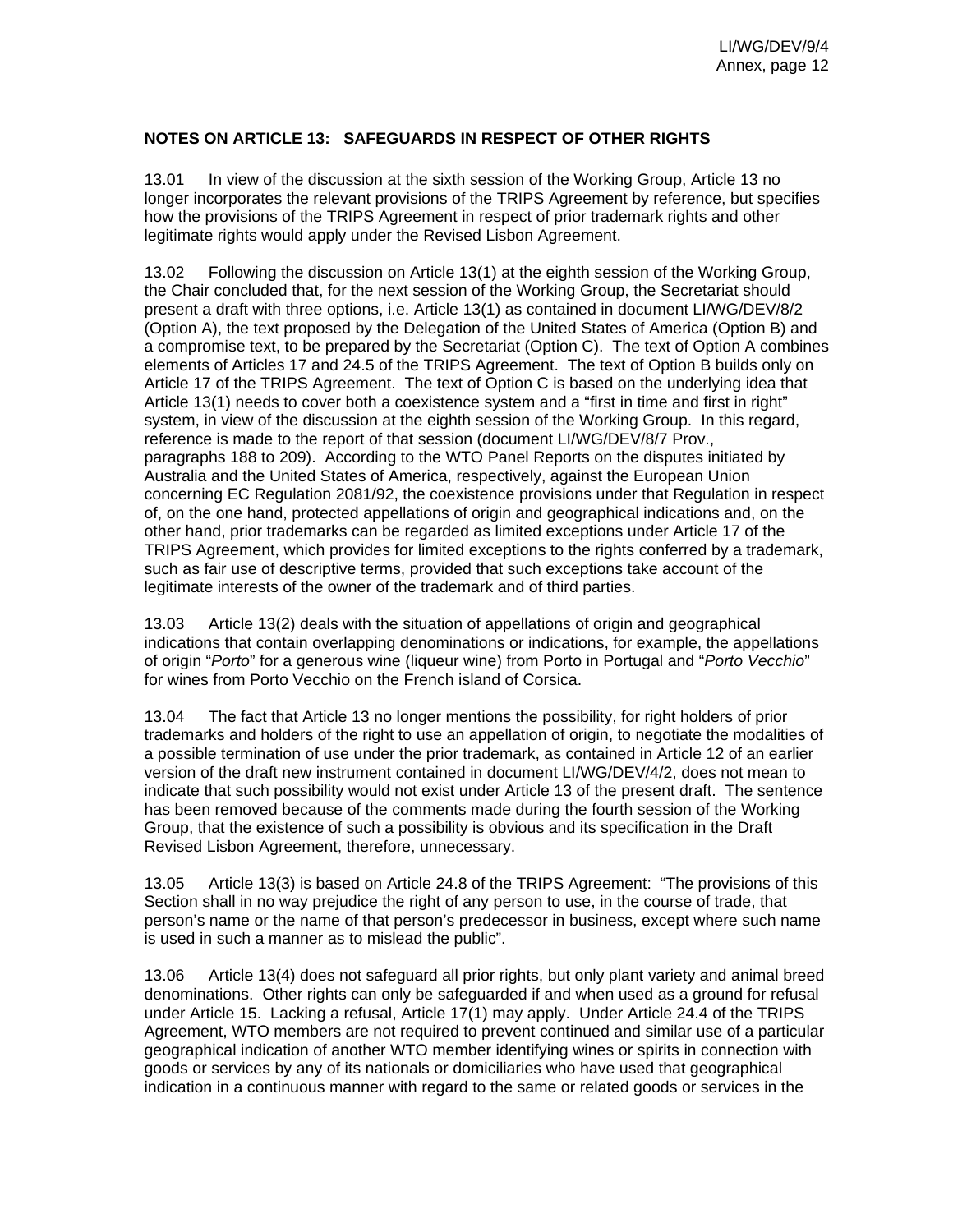territory of that Member either (*a*) for at least 10 years preceding 15 April 1994 or (*b*) in good faith preceding that date.

## **NOTES ON ARTICLE 14: LEGAL REMEDIES AND LEGAL PROCEEDINGS**

14.01 Article 14 is based on the provisions contained in Article 8 of the Lisbon Agreement and the 1967 Act. This article has been re-worded to take into account the concerns expressed by some delegations at the sixth session of the Working Group (in particular, paragraphs 97 and 163 of the Report contained in document LI/WG/DEV/6/7). This provision would simply require national or regional legislation to provide for and make available effective legal remedies and legal proceedings for the protection and enforcement of registered appellations of origin and geographical indications. The word "legal" is not meant to exclude the application of administrative measures.

## **NOTES ON ARTICLE 15: REFUSAL**

15.01 Article 15 concerns the procedure for issuing refusals following the receipt of a notification of international registration. As suggested during the fourth session of the Working Group, time limits are not specified in the Agreement but in the Regulations, so that modifications can be adopted by the Assembly of the Special Union and would not require a diplomatic conference, as would be the case if time limits were specified in the Revised Lisbon Agreement itself. The provision is based on Draft Provision G of document LI/WG/DEV/3/2, Annex II and is a redrafted version of Article 5(3) of the current Lisbon Agreement.

15.02 Article 15(3) introduces the obligation for Contracting Parties to establish procedures enabling interested parties to present possible grounds for refusal to the Competent Authority and request the Competent Authority to notify a refusal under Article 15(1). As under the current Lisbon system, refusals can be based on any ground (see Note 16.02).

15.03 In respect of paragraph (5), interested parties affected by a refusal might, alternatively, have the opportunity to resort to arbitration or mediation.

## **NOTES ON ARTICLE 16: WITHDRAWAL OF REFUSAL**

16.01 The possibility to negotiate the withdrawal of a refusal is explicitly mentioned in paragraph (2). As mentioned in the Acts of the 1958 Diplomatic Conference where the Lisbon Agreement was concluded, "the procedure envisaged provides countries, which receive the notification of an appellation of origin via the International Bureau, with the possibility to oppose any situation that exists *de facto* or *de jure* that would prevent protection being granted on all or part of the territory of the restricted Union. The period of one year from the time the notification is received is easily sufficient to allow such opposition. A refusal must be accompanied by the grounds on which the country decides not to grant protection. These grounds constitute a possible basis for discussion for the purpose of reaching an understanding<sup>2</sup>.

16.02 The term "interested parties" refers to the same persons referred to in Article 15(5). The term also appears in Articles 22 and 23 of the TRIPS Agreement.

 $\frac{1}{2}$ 

Unofficial translation of the official French text.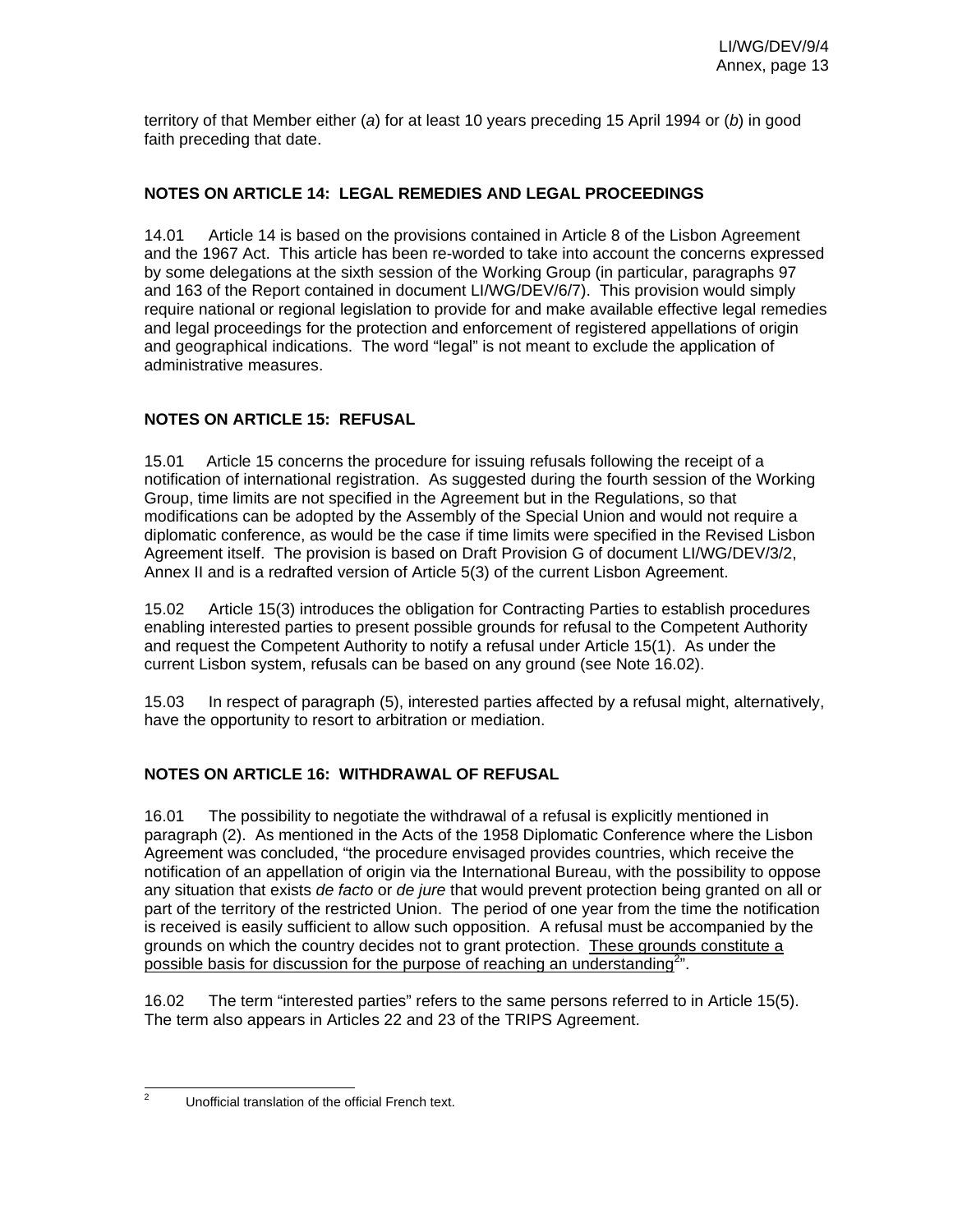16.03 A reference is also made to Article 24.1 of the TRIPS Agreement, which provides that WTO members agree to enter into negotiations aimed at increasing the protection of individual geographical indications under Article 23 and that the exception provisions of Article 24.4 through 24.8 shall not be used by a WTO member to refuse to conduct negotiations or to conclude bilateral or multilateral agreements. In the context of such negotiations, WTO members shall be willing to consider the continued applicability of these provisions to individual geographical indications whose use was the subject of such negotiations.

## **NOTES ON ARTICLE 17: PRIOR USE**

17.01 Unlike Article 5(6) of the Lisbon Agreement, Article 17 of the Draft Revised Lisbon Agreement limits the provisions allowing Contracting Parties to provide for adaptation periods, in connection with the termination of prior use, to prior use that is not safeguarded under Article 13, notably generic use of a denomination constituting a registered appellation of origin, or an indication constituting a registered geographical indication, initiated prior to the international registration becoming effective in a given Contracting Party. The footnote to Article 12 defines what should be considered to be a "generic denomination or indication". Any such prior use can be used as a ground for refusal, but if it is not used as a ground for refusal, the phasing out provision would be applicable.

17.02 As suggested during the fourth session of the Working Group, time limits are specified in the Regulations, so that modifications can be adopted by the Assembly of the Special Union and would not require a Diplomatic Conference, as would be the case if time limits were specified in the Revised Lisbon Agreement itself.

17.03 In view of the safeguards under Article 13 in respect of the prior rights addressed in that provision, the Draft Revised Lisbon Agreement does not contain phasing out periods in respect of prior uses under such rights, except to the extent that such prior rights incorporate a registered appellation of origin or geographical indication as a generic denomination or indication, and the prior rights manifestly do not extend to that denomination or indication, as specified in the footnote to Article 17.

17.04 Paragraph (2) clarifies that the defined period for the termination of prior use referred to in paragraph (1) may also apply for terminating prior use as a generic denomination or indication in case a refusal is withdrawn or in case a statement of grant of protection is notified following a refusal.

17.05 Paragraph (3) clarifies that withdrawal of a refusal that was based on use under a prior trademark or other right addressed in Article 13 would not mean that Article 13 would no longer apply. At the same time, the provision clarifies that withdrawal of such a refusal because of the cancellation, revocation, non-renewal, or invalidation, of the prior trademark or other prior right makes Article 13 inapplicable. Consequently, a situation of coexistence would be established following the withdrawal of such a refusal, except when the withdrawal was the result of the cancellation, revocation, non-renewal, or invalidation, of the prior trademark or other right addressed in Article 13.

## **NOTES ON ARTICLE 18: NOTIFICATION OF GRANT OF PROTECTION**

18.01 Article 18 concerns the notification of grant of protection to a registered appellation of origin or geographical indication, and its subsequent publication by the International Bureau. Such a notification can be presented within the one-year period after receipt of the notification of international registration – in case within that period it has become clear that no refusal will be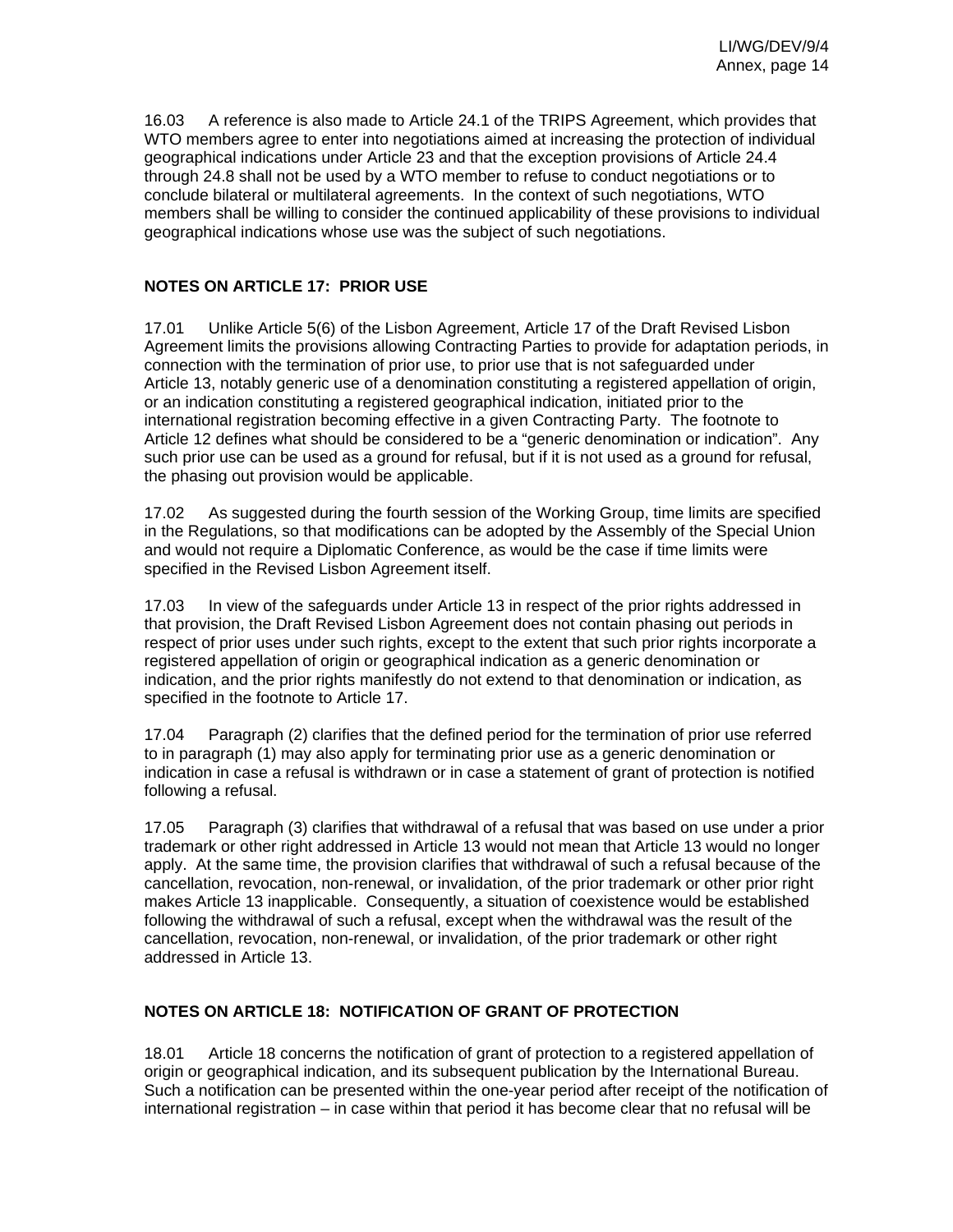issued – or following a refusal; if a decision has been taken to withdraw the refusal, a statement of grant of protection can be notified instead of a withdrawal of refusal. The procedures are specified in the Draft Regulations.

#### **NOTES ON ARTICLE 19: INVALIDATION**

19.01 Article 19 deals with invalidation of the effects of an international registration in a given Contracting Party. In view of the discussion at the eighth session of the Working Group, the present draft presents two Options. Under Option A, no limitation would apply as to the grounds on the basis of which invalidation can be pronounced, on the understanding that Contracting Parties shall provide that invalidation can be pronounced on the basis of a prior right. The footnote shows a list of what can be considered to reflect all possible grounds for invalidation. Option B would limit the grounds for invalidation to two situations: (1) the existence of a prior right; and (2) non-compliance with the definition. In case of the expiry of the protection in the Contracting Party of Origin, Article 8(2) requires the Contracting Party of Origin to request cancellation of the international registration.

19.02 Before an invalidation is pronounced, the beneficiaries, as defined in Article 1(xvii), and a legal entity as referred to in Article 5(2)(ii) must have been granted an opportunity to defend their rights, which in turn implies that they must first be informed that their registration is being challenged in a given Contracting Party.

19.03 As regards Article 19(4), please refer to Article 15(2).

#### **NOTES ON ARTICLE 20: MODIFICATIONS AND OTHER ENTRIES IN THE INTERNATIONAL REGISTER**

20.01 A specific provision addressing the issue of modifications of international registrations and other entries in the International Register has been incorporated in the Draft Revised Lisbon Agreement.

### **NOTES ON ARTICLE 21: MEMBERSHIP OF THE LISBON UNION**

21.01 This provision clarifies that the Contracting Parties to the Revised Lisbon Agreement shall be members of the same Assembly as the States party to the Lisbon Agreement.

### **NOTES ON ARTICLE 22: ASSEMBLY OF THE SPECIAL UNION**

22.01 The provisions of Article 22 are based, to a great extent, on those contained in Article 9 of the 1967 Act. However, whenever it appeared necessary, as in the case of the voting rights of intergovernmental organizations, such provisions have been supplemented by those contained in Article 21 of the Geneva Act.

22.02 As regards Article 22(2)(b), reference is made to the Guide to the Paris Convention by Prof. G.H.C. Bodenhausen, Note "(n)" on Article 13(2)(b) of the Paris Convention and Note "(d)" on Article 16(1)(b) of the Paris Convention.

22.03 With regard to intergovernmental organizations, Article 22(3)(a) is to be read in conjunction with Article 22(4)(b)(ii).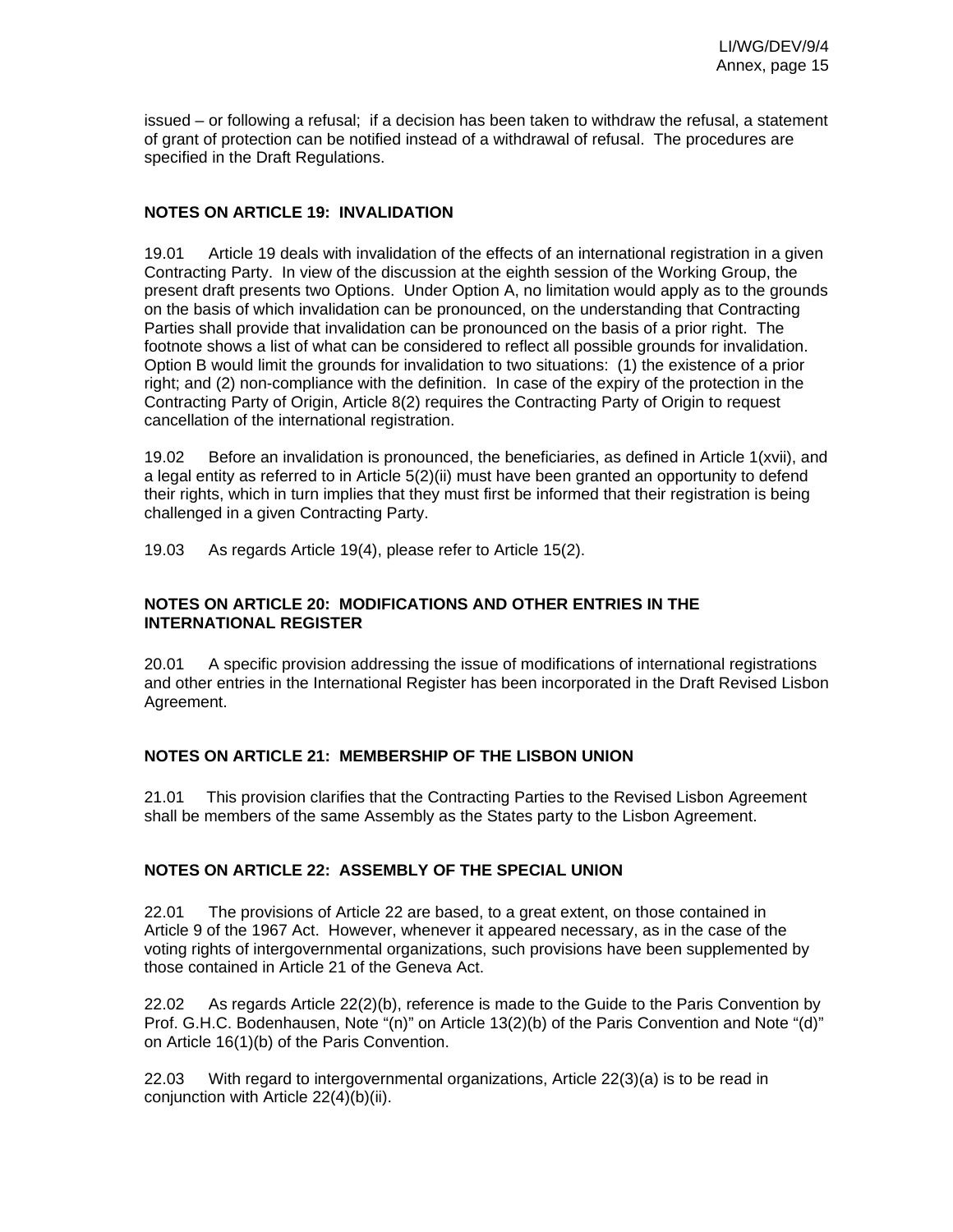#### **NOTES ON ARTICLE 23: INTERNATIONAL BUREAU**

23.01 The provisions of this Article largely reproduce those contained in Article 10 of the 1967 Act.

#### **NOTES ON ARTICLE 24: FINANCES**

24.01 The provisions of this Article are modeled on those contained in the Geneva Act. However, the provision of Article 23(4)(b) of the Geneva Act has not been taken up in the draft Revised Lisbon Agreement. In this regard, reference is made to Note 7.02.

### **NOTES ON ARTICLE 25: REGULATIONS**

25.01 This Article makes an express reference to the Regulations and defines the procedure for the amendment of certain provisions of the Regulations.

25.02 Paragraph (2) has been drafted along the lines of the corresponding provisions of the Singapore Treaty and the Patent Cooperation Treaty, which require the same threshold of a three-fourths majority.

25.03 Paragraph (3) establishes the superiority of the provisions under the Revised Lisbon Agreement over those contained in the Regulations so that, in the event of conflict between the two sets of provisions, the provisions of the Revised Lisbon Agreement shall prevail.

#### **NOTES ON ARTICLE 26: REVISION**

26.01 This provision, which confirms the standard rule that a treaty may be revised by a conference of the Contracting Parties, has been drafted along the lines of the provisions contained in the Singapore Treaty and the Geneva Act.

### **NOTES ON ARTICLE 27: AMENDMENT OF CERTAIN ARTICLES BY THE ASSEMBLY**

27.01 The provisions of this Article are largely derived from those contained in the Geneva Act.

#### **NOTES ON ARTICLE 28: BECOMING PARTY TO THIS ACT**

28.01 The provisions of this Article have been drafted along the lines of Article 27 of the Geneva Act, as adapted in order to reflect accession criteria for intergovernmental organizations that would appear to take account of the conclusions of the Working Group on the Study contained in document LI/WG/DEV/2/3 and discussed at the second session of the Working Group.

28.02 Upon clarifying that the accession to the Revised Lisbon Agreement is not limited to States party to the Paris Convention, paragraph (1)(ii) lays down the accession criteria in respect of States that are not party to the Paris Convention.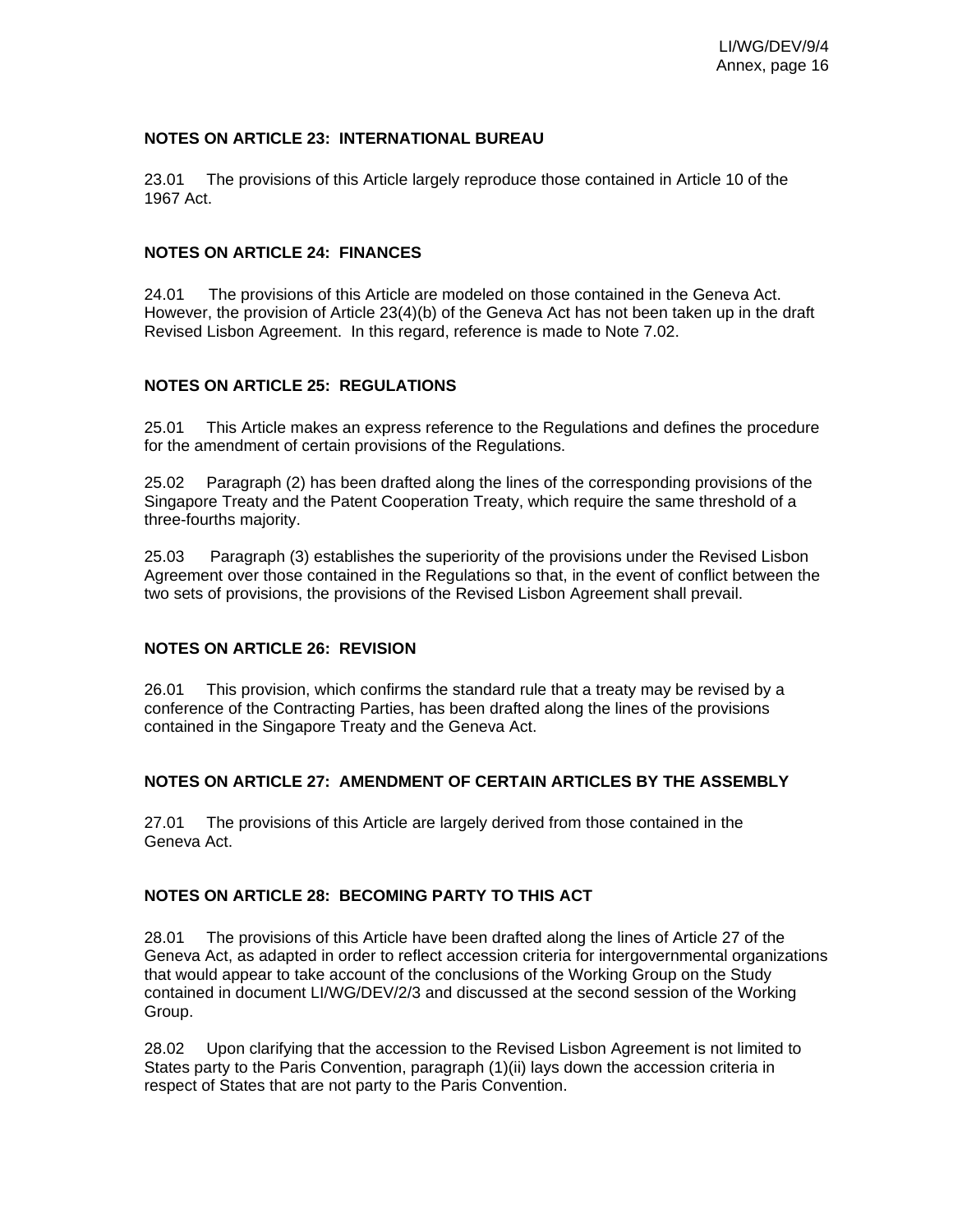28.03 The last sentence of paragraph (3)(b) should be read in conjunction with Article 31 and would allow a member State of the Lisbon Agreement or the 1967 Act that is also a member State of an intergovernmental organization to apply the Revised Lisbon Agreement instead of the Lisbon Agreement or the 1967 Act before the intergovernmental organization accedes.

## **NOTES ON ARTICLE 29: EFFECTIVE DATE OF RATIFICATIONS AND ACCESSIONS**

29.01 This provision has been drafted along the lines of Article 28 of the Geneva Act to reflect the fact that both States and intergovernmental organizations may accede to the new instrument.

29.02 The first sentence of paragraph (4), which deals with the effects of accession, has been drafted along the lines of Article 14(2)(b) and (c) of the 1967 Act. A possibility to extend the time periods referred to in Article 15(1) and Article 17 of the Draft Revised Lisbon Agreement has been introduced in the last part of paragraph (4), in view of suggestions made in response to the Survey on the Lisbon system and the discussions at the second session of the Working Group.

29.03 As regards the bracketed reference to Article 7(4), see Note 7.04.

## **NOTES ON ARTICLE 30: PROHIBITION OF RESERVATIONS**

30.01 This Article, which excludes any reservation to the Revised Lisbon Agreement, reproduces the text of Article 29 of the Geneva Act.

## **NOTES ON ARTICLE 31: APPLICATION OF THE LISBON AGREEMENT AND THE 1967 ACT**

31.01 Paragraph (1) deals with relations between States that are party both to the Revised Lisbon Agreement and the Lisbon Agreement or the 1967 Act. The principle set out is that the Revised Lisbon Agreement alone would apply to the relations between those States. Thus, with respect to persons who derive their right to file an international application from a State bound both by the Revised Lisbon Agreement and by the Lisbon Agreement or the 1967 Act and who wish to obtain protection in other States party both to the Revised Lisbon Agreement and to the Lisbon Agreement or the 1967 Act, as the case may be, only the provisions of the Revised Lisbon Agreement will be applicable.

31.02 Paragraph (2) deals with relations between States party both to the Revised Lisbon Agreement and to the Lisbon Agreement or the 1967 Act, on the one hand, and States party only to the Lisbon Agreement or the 1967 Act without being at the same time party to the Revised Lisbon Agreement, on the other.

31.03 Reference is also made to Note 28.03.

## **NOTES ON ARTICLE 32: DENUNCIATION**

32.01 This is a usual provision. To enable those who have organized their activities as a function of the accession of a Contracting Party to the Revised Lisbon Agreement to carry out the necessary adjustments in the event of that Contracting Party denouncing the Revised Lisbon Agreement, a minimum period of one year is provided in paragraph (2) for a